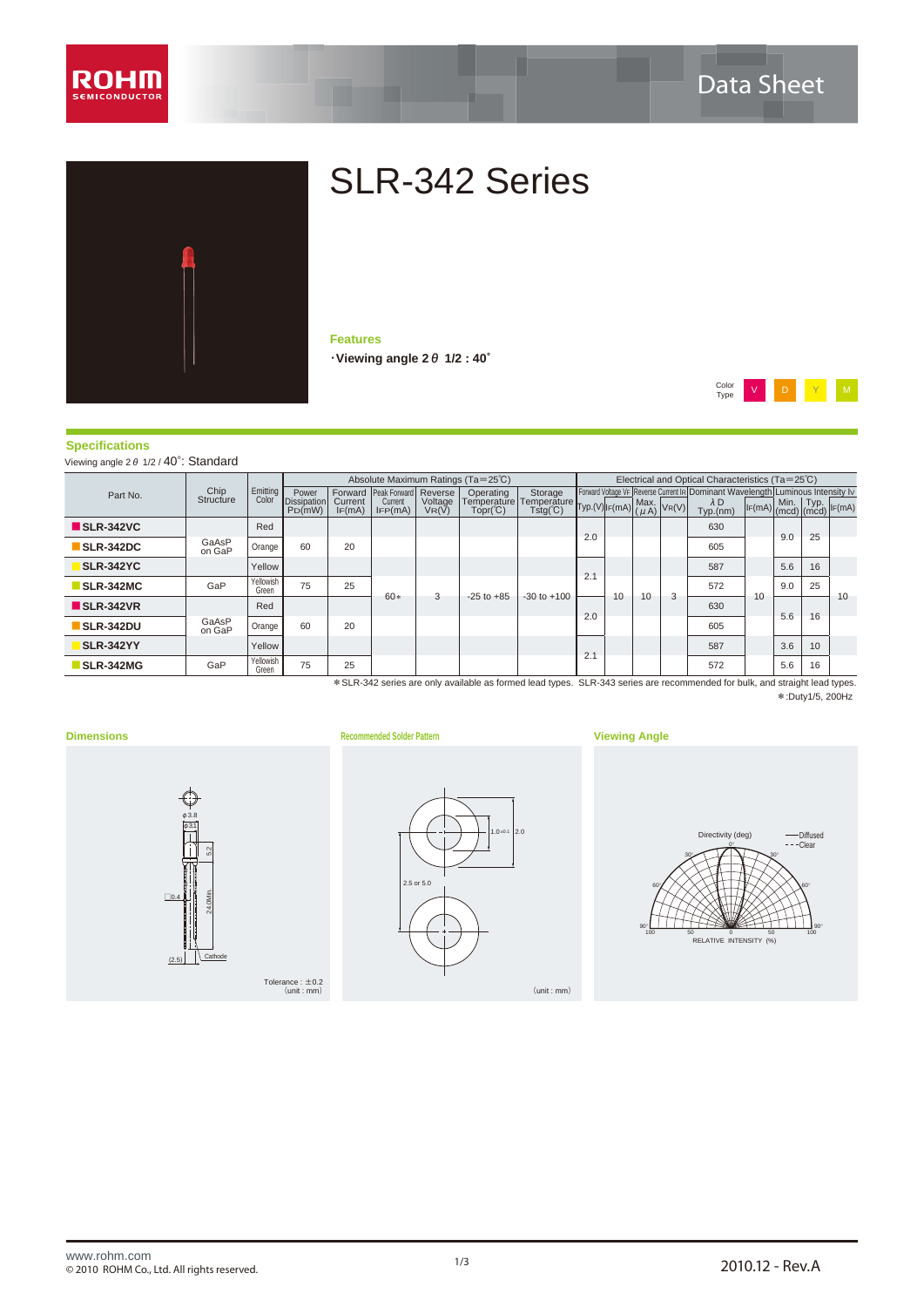### **Electrical Characteristics Curves**



**Luminous Intensity-Atmosphere Temperature**



#### **Luminous Intensity-Forward Current**





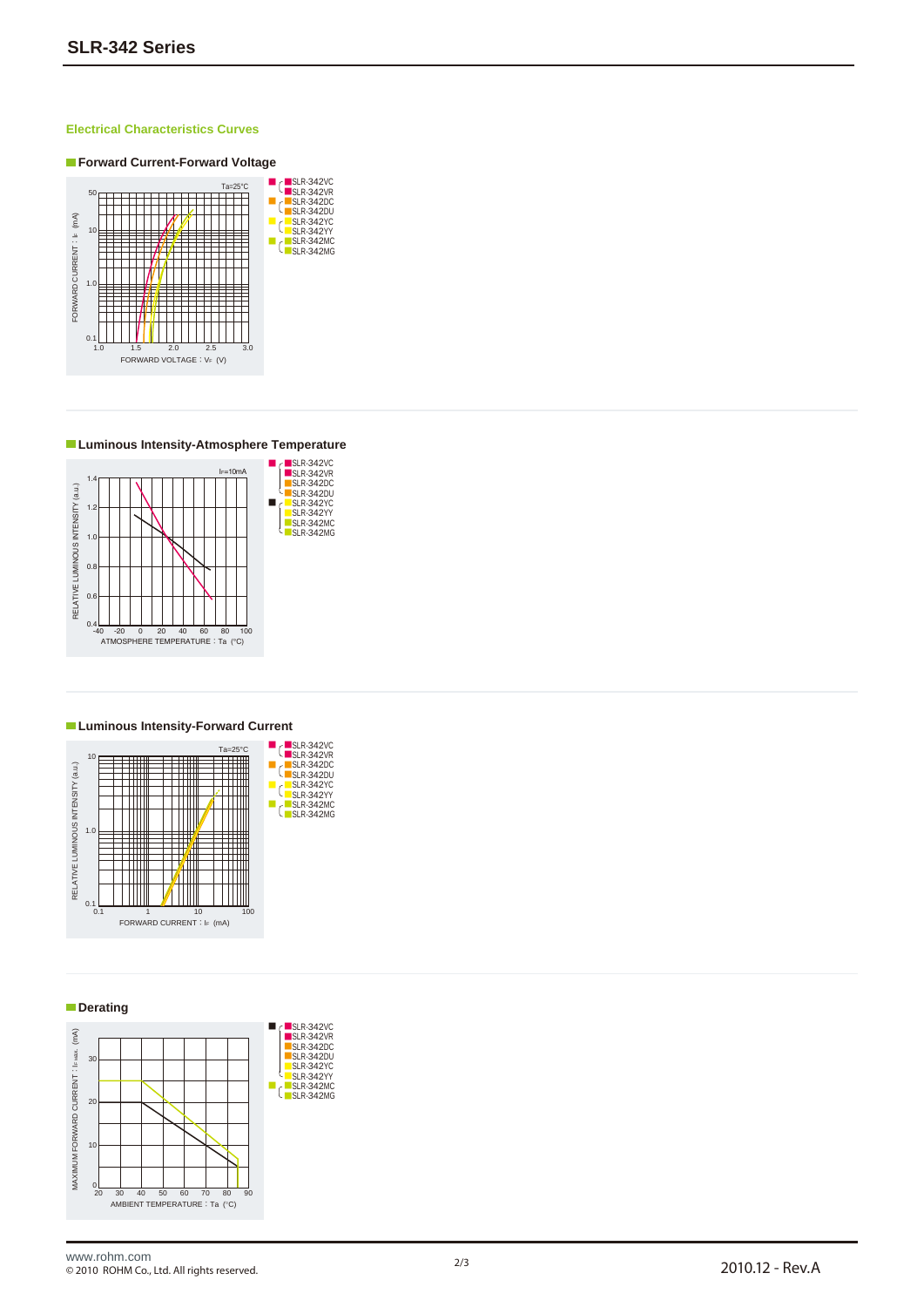### **Rank Reference of Brightness**

| $\blacksquare$ Red (V) |            |                                                                                                                                                                                                                                                                        |       |     |       |     |                  |     |                 |    |            |    |    |     |     |     |     |                              |
|------------------------|------------|------------------------------------------------------------------------------------------------------------------------------------------------------------------------------------------------------------------------------------------------------------------------|-------|-----|-------|-----|------------------|-----|-----------------|----|------------|----|----|-----|-----|-----|-----|------------------------------|
|                        |            |                                                                                                                                                                                                                                                                        |       |     |       |     |                  |     |                 |    |            |    |    |     |     |     |     | $(Ta=25^{\circ}C, I_F=10mA)$ |
|                        |            | Viewing Brightness Rank                                                                                                                                                                                                                                                | F     |     | G     | н   |                  |     |                 | M  | N          | D  |    |     |     |     |     | $\mathcal{U}$                |
|                        | angle      | Brightness 0.40 to 0.63 to 1.0 to 1.6 to 2.5 to 4.0 to 6.3 to 10 to 16 to 25 to 40 to 53 to 100 to 53 to 100 to 160 to 250 to 400 to 160 to 160 to 160 to 160 to 160 to 160 to 160 to 160 to 160 to 160 to 160 to 160 to 160 t<br>(mcd)<br>$(2\theta 1/2)$ Resin Color | 0.631 | 1.0 | l .61 | 2.5 | 4.0 <sub>1</sub> | 6.3 | 10 <sup>1</sup> | 16 | 25         | 40 | 63 | 100 | 160 | 250 | 400 | 630                          |
| $\phi$ 3               | $40^\circ$ | <b>Transparent Colored</b>                                                                                                                                                                                                                                             |       |     |       |     |                  |     |                 |    | *SLR-342VC |    |    |     |     |     |     |                              |
| Circular type          |            | Diffused Colored                                                                                                                                                                                                                                                       |       |     |       |     |                  |     |                 |    | *SLR-342VR |    |    |     |     |     |     |                              |

### **Orange (D)**

|               | .       |                                                                                                                                                                                |      |                  |     |                  |      |     |                 |    |                                |    |    |                  |     |     |     | $(Ta=25^{\circ}C, I_F=10mA)$ |
|---------------|---------|--------------------------------------------------------------------------------------------------------------------------------------------------------------------------------|------|------------------|-----|------------------|------|-----|-----------------|----|--------------------------------|----|----|------------------|-----|-----|-----|------------------------------|
|               | Viewing | Brightness Rank                                                                                                                                                                |      |                  |     | н                |      |     |                 | M  | N                              |    |    |                  |     |     |     | $\mathcal{U}$                |
|               | angle   | Brightness 0.40 to 0.63 to 1.0 to 1.6 to 12.5 to 2.6 co 14.0 to 6.3 to 10 to 16 to 125 to 140 to 63 to 100 to 160 to 1250 to 400 to 1<br>(mcd).<br>$(2\theta 1/2)$ Resin Color | 0.63 | 1.0 <sub>l</sub> | 1.6 | 2.5 <sub>1</sub> | 4.01 | 6.3 | 10 <sup>1</sup> | 16 | 25                             | 40 | 63 | 100 <sub>l</sub> | 160 | 250 | 400 | 630                          |
| $\phi$ 3      | 40      | Transparent Colored                                                                                                                                                            |      |                  |     |                  |      |     |                 |    | $\sqrt[36]{\text{SLR}}$ -342DC |    |    |                  |     |     |     |                              |
| Circular type |         | Diffused Colored                                                                                                                                                               |      |                  |     |                  |      |     |                 |    | *SLR-342DU                     |    |    |                  |     |     |     |                              |

#### **Yellow (Y)**

|               |            |                                                                                                                                                                                          |      |                  |     |     |     |     |                 |           |            |    |    |                  |     |     |     | $(Ta=25^{\circ}C, I_F=10mA)$ |
|---------------|------------|------------------------------------------------------------------------------------------------------------------------------------------------------------------------------------------|------|------------------|-----|-----|-----|-----|-----------------|-----------|------------|----|----|------------------|-----|-----|-----|------------------------------|
|               | Viewing    | <b>Brightness Rank</b>                                                                                                                                                                   |      |                  |     |     |     |     |                 | M         | N          | ח  |    |                  |     |     |     | $\mathcal{U}$                |
|               | angle      | Brightness   0.40 to   0.63 to   1.0 to   1.6 to   2.5 to   4.0 to   6.3 to   10 to   16 to   25 to   40 to   63 to   100 to   160 to   250 to   400 to  <br>$(2\theta 1/2)$ Resin Color | 0.63 | 1.0 <sub>l</sub> | 1.6 | 2.5 | 4.0 | 6.3 | 10 <sup>1</sup> | 16        | 25         | 40 | 63 | 100 <sup>1</sup> | 160 | 250 | 400 | 630                          |
| $\phi$ 3      | $40^\circ$ | Transparent Colored                                                                                                                                                                      |      |                  |     |     |     |     |                 |           | *SLR-342YC |    |    |                  |     |     |     |                              |
| Circular type |            | Diffused Colored                                                                                                                                                                         |      |                  |     |     |     |     |                 | SLR-342YY |            |    |    |                  |     |     |     |                              |

#### **Green (M)**

|               |                          |                                                                                                                                                                                                                                               |      |     |      |      |                  |     |                 |    |                        |    |    |                  |     |     |     | (Ta=25°C. IF=10mA) |
|---------------|--------------------------|-----------------------------------------------------------------------------------------------------------------------------------------------------------------------------------------------------------------------------------------------|------|-----|------|------|------------------|-----|-----------------|----|------------------------|----|----|------------------|-----|-----|-----|--------------------|
|               |                          | Viewing Brightness Rank I                                                                                                                                                                                                                     |      |     |      | н    |                  |     |                 | M  | N                      |    |    |                  |     |     |     | $\mathcal{U}$      |
|               | angle<br>$(2\theta 1/2)$ | Brightness 0.40 to 10.63 to 1.0 to 1.6 to 2.5 to 4.0 to 6.3 to 10 to 16 to 25 to 40 to 63 to 100 to 160 to 250 to 400 to 63 to 100 to 160 to 250 to 400 to 63 to 100 to 160 to 250 to 400 to 63 to 100 to 160 to 250 to 400 to<br>Resin Color | 0.63 | 1.0 | 1.61 | 2.51 | 4.0 <sub>1</sub> | 6.3 | 10 <sup>1</sup> | 16 | 25                     | 40 | 63 | 100 <sup>1</sup> | 160 | 250 | 400 | 630 <sup>I</sup>   |
| $\phi$ 3      | $40^\circ$               | Transparent Colored                                                                                                                                                                                                                           |      |     |      |      |                  |     |                 |    | $\mathrm{K}$ SLR-342MC |    |    |                  |     |     |     |                    |
| Circular type |                          | Diffused Colored                                                                                                                                                                                                                              |      |     |      |      |                  |     |                 |    | $\mathrm{K}$ SLR-342MG |    |    |                  |     |     |     |                    |

 $*$ Brightness on specification sheet include tolerance of within  $\pm$  10%.

#### **Part No. Construction**



∗ Concerning the Brightness rank • Please refer to the rank chart above for luminous intensity classification.

• Part name is individual for each rank.

• When shipped as sample, the part name will be a representative part name. General products are free of ranks. Please contact sales if rank appointment is needed.

#### **Packing Specification**

ROHM LED products are being shipped with desiccant (silica gel) concluded in moisture-proof bags.<br>Pasting the moisture sensitive label on the outer surface of the moisture-proof bags or enclosing the humidity indication ca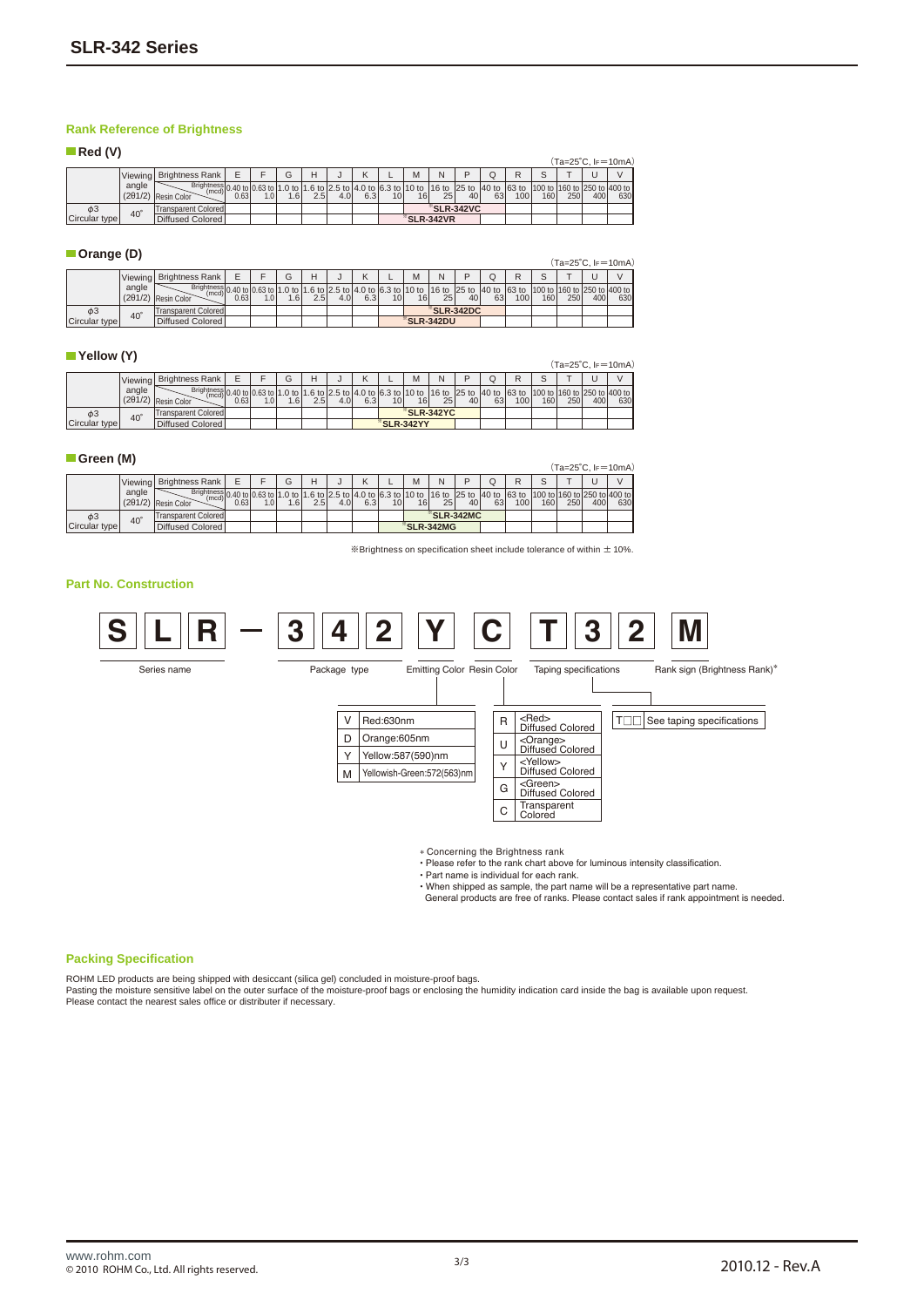| Notes                                                                                                                                                                                                                                                                                                                                                                                                                                                                                                                                                                                                                                                                                  |
|----------------------------------------------------------------------------------------------------------------------------------------------------------------------------------------------------------------------------------------------------------------------------------------------------------------------------------------------------------------------------------------------------------------------------------------------------------------------------------------------------------------------------------------------------------------------------------------------------------------------------------------------------------------------------------------|
| No copying or reproduction of this document, in part or in whole, is permitted without the<br>consent of ROHM Co., Ltd.                                                                                                                                                                                                                                                                                                                                                                                                                                                                                                                                                                |
| The content specified herein is subject to change for improvement without notice.                                                                                                                                                                                                                                                                                                                                                                                                                                                                                                                                                                                                      |
| The content specified herein is for the purpose of introducing ROHM's products (hereinafter<br>"Products"). If you wish to use any such Product, please be sure to refer to the specifications,<br>which can be obtained from ROHM upon request.                                                                                                                                                                                                                                                                                                                                                                                                                                       |
| Examples of application circuits, circuit constants and any other information contained herein<br>illustrate the standard usage and operations of the Products. The peripheral conditions must<br>be taken into account when designing circuits for mass production.                                                                                                                                                                                                                                                                                                                                                                                                                   |
| Great care was taken in ensuring the accuracy of the information specified in this document.<br>However, should you incur any damage arising from any inaccuracy or misprint of such<br>information, ROHM shall bear no responsibility for such damage.                                                                                                                                                                                                                                                                                                                                                                                                                                |
| The technical information specified herein is intended only to show the typical functions of and<br>examples of application circuits for the Products. ROHM does not grant you, explicitly or<br>implicitly, any license to use or exercise intellectual property or other rights held by ROHM and<br>other parties. ROHM shall bear no responsibility whatsoever for any dispute arising from the<br>use of such technical information.                                                                                                                                                                                                                                               |
| The Products specified in this document are intended to be used with general-use electronic<br>equipment or devices (such as audio visual equipment, office-automation equipment, commu-<br>nication devices, electronic appliances and amusement devices).                                                                                                                                                                                                                                                                                                                                                                                                                            |
| The Products specified in this document are not designed to be radiation tolerant.                                                                                                                                                                                                                                                                                                                                                                                                                                                                                                                                                                                                     |
| While ROHM always makes efforts to enhance the quality and reliability of its Products, a<br>Product may fail or malfunction for a variety of reasons.                                                                                                                                                                                                                                                                                                                                                                                                                                                                                                                                 |
| Please be sure to implement in your equipment using the Products safety measures to guard<br>against the possibility of physical injury, fire or any other damage caused in the event of the<br>failure of any Product, such as derating, redundancy, fire control and fail-safe designs. ROHM<br>shall bear no responsibility whatsoever for your use of any Product outside of the prescribed<br>scope or not in accordance with the instruction manual.                                                                                                                                                                                                                             |
| The Products are not designed or manufactured to be used with any equipment, device or<br>system which requires an extremely high level of reliability the failure or malfunction of which<br>may result in a direct threat to human life or create a risk of human injury (such as a medical<br>instrument, transportation equipment, aerospace machinery, nuclear-reactor controller, fuel-<br>controller or other safety device). ROHM shall bear no responsibility in any way for use of any<br>of the Products for the above special purposes. If a Product is intended to be used for any<br>such special purpose, please contact a ROHM sales representative before purchasing. |
| If you intend to export or ship overseas any Product or technology specified herein that may<br>be controlled under the Foreign Exchange and the Foreign Trade Law, you will be required to<br>obtain a license or permit under the Law.                                                                                                                                                                                                                                                                                                                                                                                                                                               |



Thank you for your accessing to ROHM product informations. More detail product informations and catalogs are available, please contact us.

## ROHM Customer Support System

http://www.rohm.com/contact/